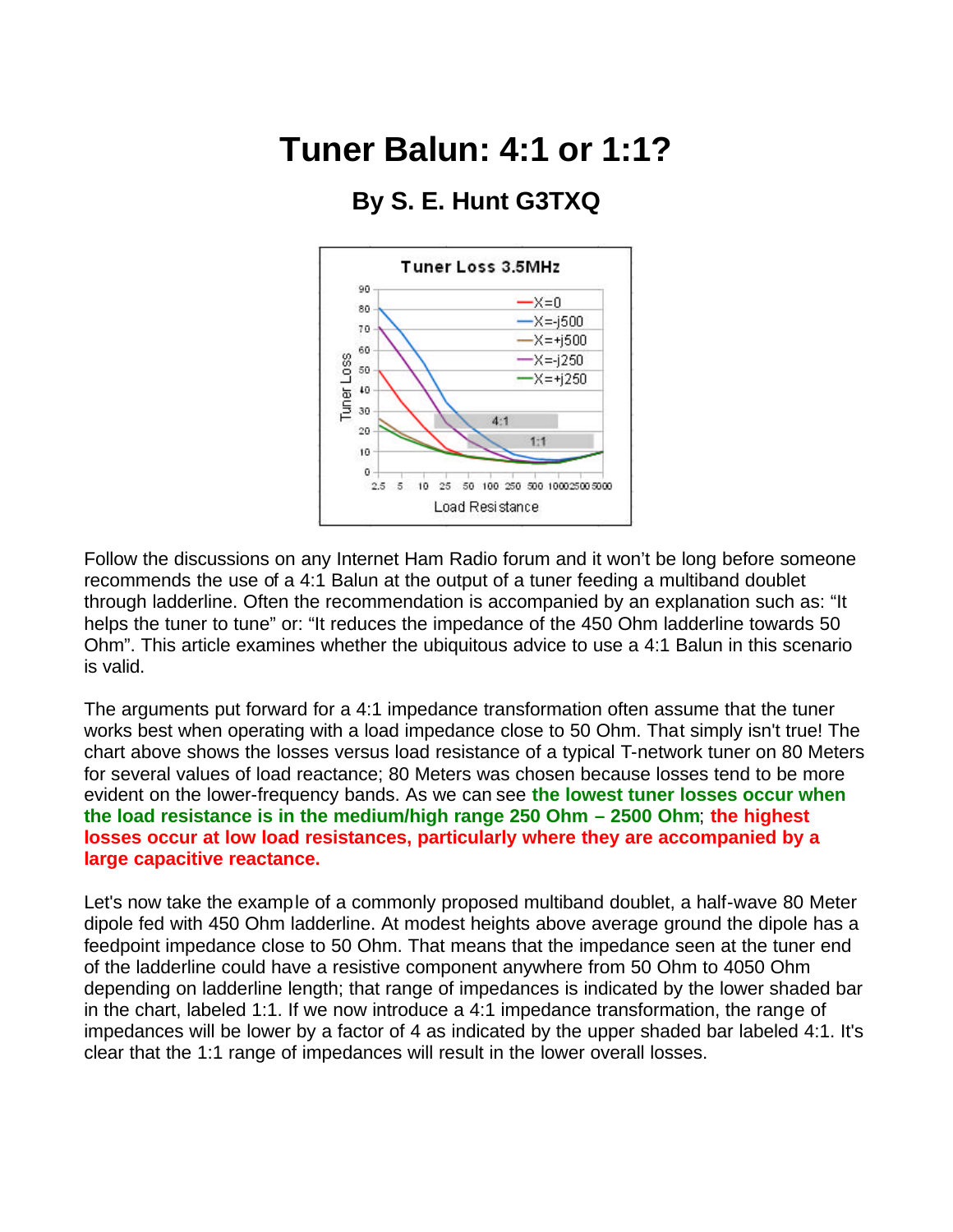In fact, no matter what the antenna impedance, the range of impedances seen at the tuner end of the ladderline would have a "geometric mean" of 450 Ohm - that is they would swing equally below and above 450 Ohm, but once we introduce a 4:1 Balun the geometric mean will reduce to 112.5 Ohm. One look at the loss chart tells you that centering the impedances at the higher value is the preferable option.

Let's now take a look at the specific losses that would occur with our example 132' doublet fed with 450 Ohm ladderline.



The chart above was produced by varying the feedline length from 0° to 180° in 10° steps. At each step the impedance seen by the tuner was calculated both with a 1:1 Balun and then with a 4:1 Balun, and the tuner losses determined using W9CF's T-network tuner simulator. Of course, beyond 180° the chart simply repeats itself. Ladderline losses were ignored.

Apart from a small range of line lengths between 80° and 115°, where the line has transformed the 50 Ohm feedpoint impedance to a very high value around 4000 Ohm, the 1:1 Balun is the better option; not only that, the worst case loss never exceeds 14% with the 1:1 Balun whereas it reaches 21% with the 4:1 Balun.

But what about other bands - the doublet won't be used on just 80 Meters!